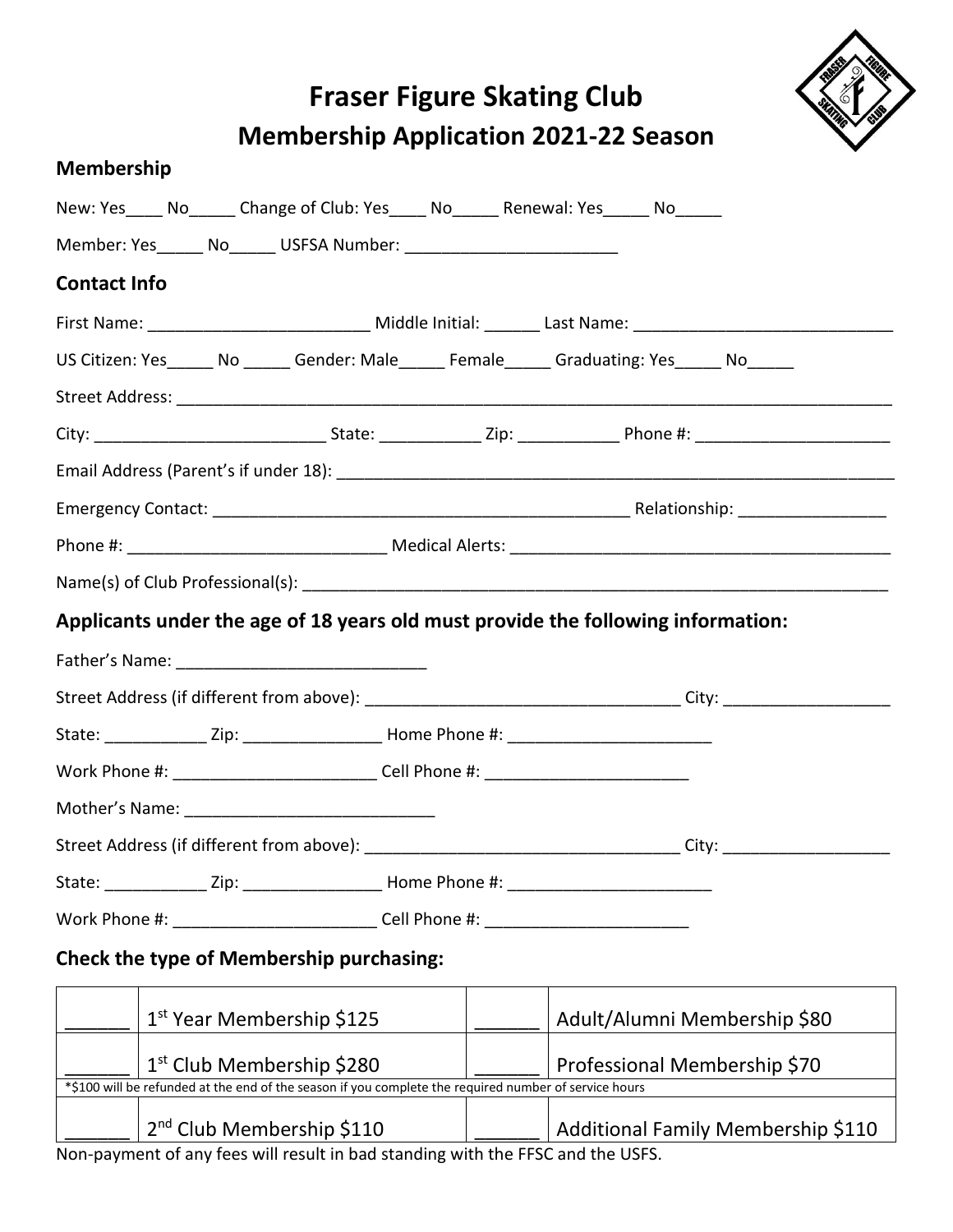# **Fraser Figure Skating Club Participant Information Name, Likeness Consent, and Release Agreement**

By participating in a United States Figure Skating ("USFS") sanctioned events and/or hosted activities and for good and valuable consideration, I release and grant the Fraser FSC, including its subsidiary and affiliated entities, the right to use my name, likeness, image(s), photograph, voice, video, athletic performance, biographical information and any other indicia or identity, in any format whatsoever, from the events or activities listed above, and to distribute, broadcast and exhibit my identifications, without charge, restriction or liability, in any media now known or hereafter devised (including, but not limited to, SKATING Magazine, the USFS directory or media guide and marketing materials) into perpetuity, unless otherwise specified and agreed upon. I understand that I will not receive any compensation for any such use of my written permission.

#### **I HAVE READ THIS RELEASE AND CONSENT AND AGREEMENT, FULLY UNDERSTAND ITS TERMS, AND HAVE (DIGITALLY) SIGNED IT FREELY AND WITHOUT ANY INDUCEMENT OR ASSURANCE OF ANY NATURE.**

Please sign at the bottom of this form after all required fields are filled in.

**I** agree and consent to this release (Skater if over 18)

I agree and consent to this release (Parent if under 18)

\_\_\_\_\_\_\_\_\_\_\_\_\_\_\_\_\_\_\_\_\_\_\_\_\_\_\_\_\_\_\_\_\_\_\_\_\_\_\_\_\_\_\_\_\_\_ **Date:** \_\_\_\_\_\_\_\_\_\_\_\_\_\_\_\_\_\_\_

**Signature**

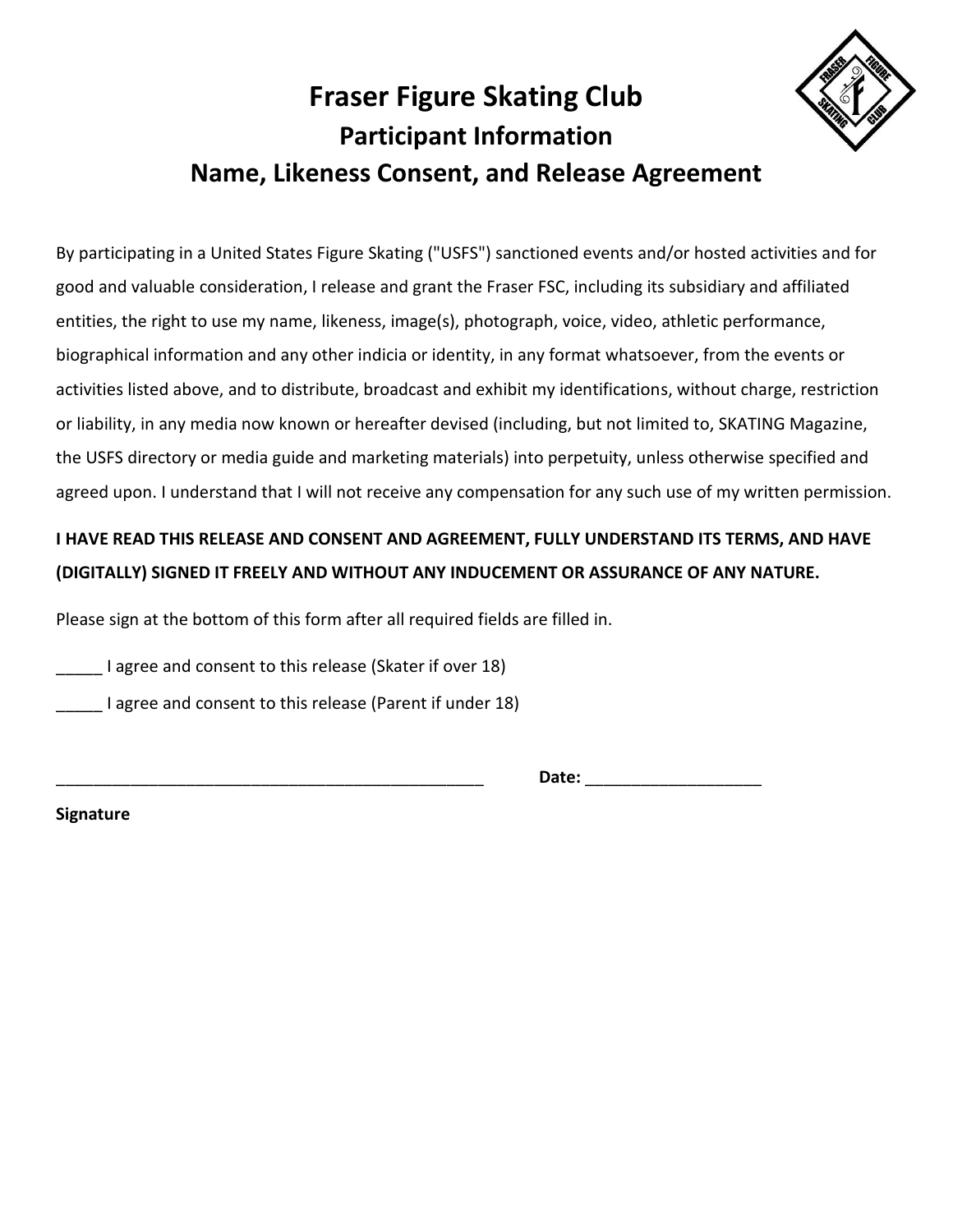## **Fraser Figure Skating Club Membership Service Hour Policy Per Skater**



Service hours are accumulated beginning July 1, 2021 through June 30, 2022.

A FFSC 1<sup>st</sup> Club Membership is \$280 per year.

Without volunteers for events our membership costs would be more. We would have hire help to run events which incurs more cost to the club.

When you work an event or function, it is your responsibility to check in and out with the committee chair(s).

If an event is canceled, service hours are not required for that specific event.

If you are unavailable to work an event, it is your responsibility to find coverage for your post.

If you do not fulfill your service hours, you will not receive your \$100 refund at end of the season, for the season.

#### **REQUIRED SERVICE HOURS (per skater)**

| 5 hours  | <b>Holiday Show</b>              | 10 hours Summer Classic & Basic Skills Competition |
|----------|----------------------------------|----------------------------------------------------|
|          | 12 hours Mid-America             | 12 hours Fundraising Events                        |
| 12 hours | Spring Ice Show (3 hrs. must be  |                                                    |
|          | completed during rehearsal week) |                                                    |

Examples of possible function areas for credit include, but are not limited to, setup and tear down for competitions and shows, ticket sales, ice monitor, registration table, hospitality, and awards.

\_\_\_\_\_\_\_\_\_\_\_\_\_\_\_\_\_\_\_\_\_\_\_\_\_\_\_\_\_\_\_\_\_\_\_\_\_\_\_ \_\_\_\_\_\_\_\_\_\_\_\_\_\_\_\_\_\_\_\_\_

I have read and understand the service hour requirement.

Name Date and the Date of the Date of the Date of the Date of the Date of the Date of the Date of the Date of the Date of the Date of the Date of the Date of the Date of the Date of the Date of the Date of the Date of the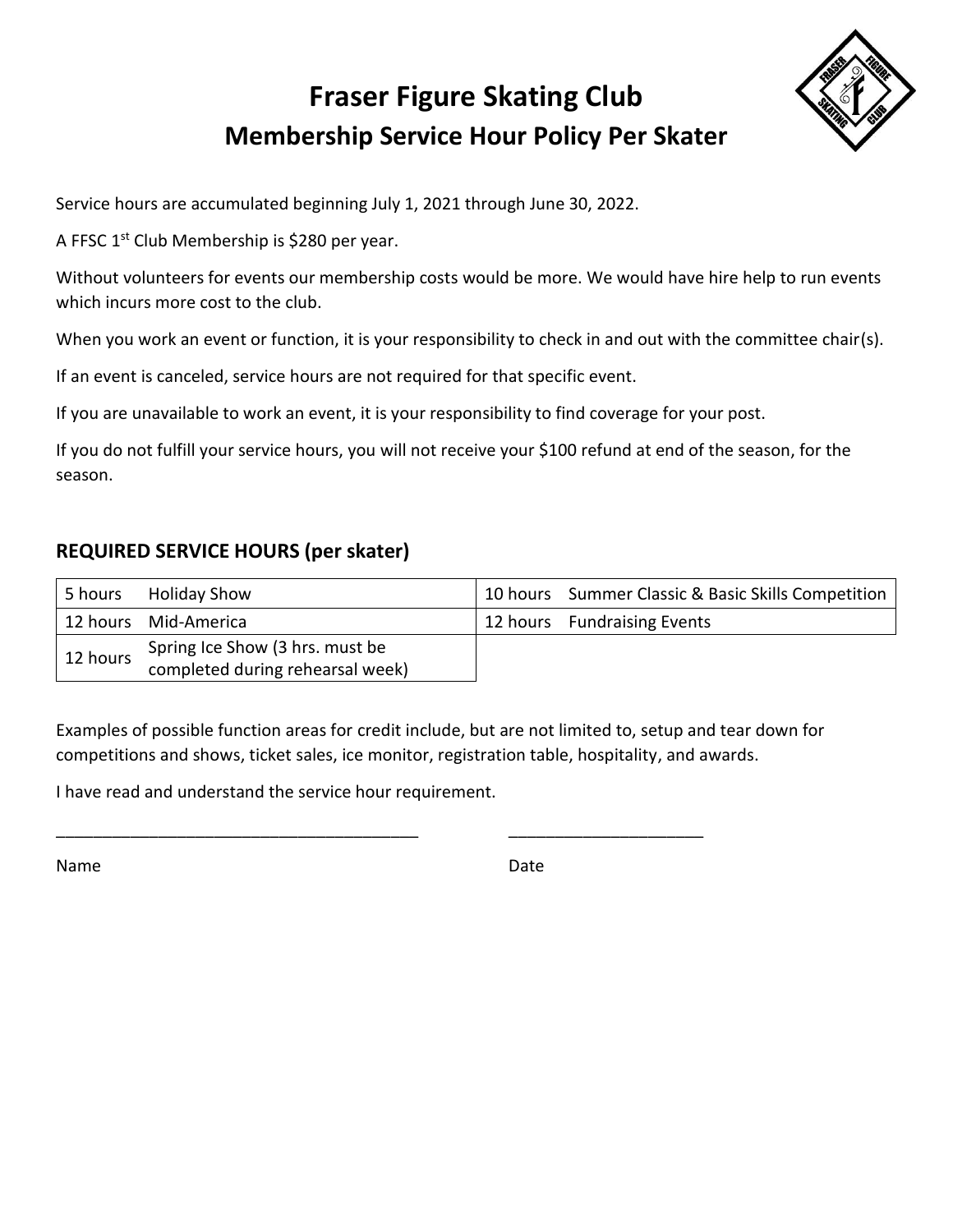### **Fraser Figure Skating Club Fundraising Requirements & Policy**



Each 1<sup>st</sup> Club, Adult, 1st Year, Additional Family Members (which their home club is Fraser FSC) are required to raise \$500.00 for the club each season. The skater may raise more than is required.

A 2nd Club Member and their Additional Family Members (which their home club is NOT Fraser FSC) are required to raise \$250 for the club each season. The skater may raise more than is required.

Honorary Members are exempt from fundraising.

#### **If the Skater does not raise the required amount for their membership type for the season (July 1, 2021 – June 30, 2022) they will be required to pay the difference.**

10% of the money raised by the skater for the club will go towards the skater's ice bill. The maximum amount allowed towards the skater's bill is \$599.00. **This is not negotiable.** 

We will be hosting numerous events and opportunities throughout the season to fundraise.

Sample Events:

- Bottle drives
- Pizza kit sales
- Wreath sales
- Poker events
- Raffles

We are always open to new opportunities and events to raise money. If you have any suggestions, contact [fraserfigureskatingclub@outlook.com](mailto:fraserfigureskatingclub@outlook.com)

Parent's/Guardian's signature expression of the contract of Date Date

Skater's Signature (if over 18) \_\_\_\_\_\_\_\_\_\_\_\_\_\_\_\_\_\_\_\_\_\_\_\_\_\_\_\_\_\_\_\_\_\_\_\_\_\_\_\_ Date \_\_\_\_\_\_\_\_\_\_\_\_\_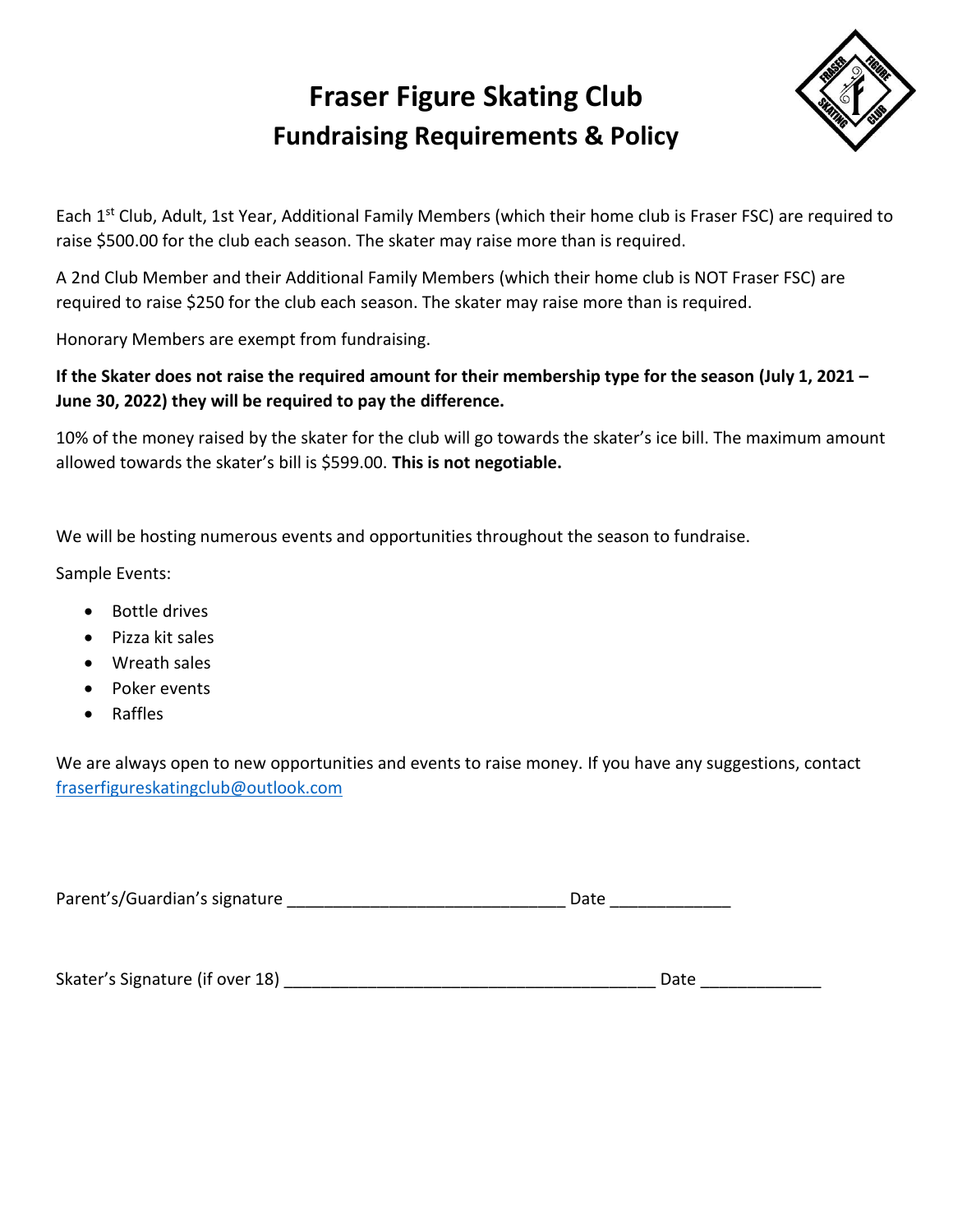### **SafeSport Statement for Membership Renewal**



Fraser Figure Skating Club (Fraser FSC) is committed to creating a safe and positive environment for members' physical, emotional and social development and ensuring that it promotes an environment free of misconduct.

The following code of conduct applies to all participants in activities hosted, supported, sponsored or engaged in by U.S. Figure Skating and Fraser FSC including but not limited to competitions, exhibitions, training camps and local rink activities.

I recognize that my participation or my child's in all the activities associated with U.S. Figure Skating and Fraser FSC is an honor and privilege that carries certain responsibilities. I agree to fully abide by the rules and guidelines set forth by U.S. Figure Skating or its properly designated agents.

#### **U.S. Figure Skating Member Code of Conduct GR 1.02**

I recognize that my participation in all activities hosted, supported, sponsored or engaged in by U.S. Figure Skating, including but not limited to competitions, exhibitions and training camps, is an honor and privilege that carries certain responsibilities. I agree to fully abide by the rules and guidelines set forth by

U.S. Figure Skating or its properly designated agents. As a precondition to participation in activities hosted, supported, sponsored or engaged in by U.S. Figure Skating, I will adhere to the following tenets in good faith:

**A.** I will exhibit the highest standards of fairness, ethical behavior and genuine good sportsmanship in all of my relations with others.

**B.** I will not damage public or private property. I understand that I may be held financially responsible for damage deemed to be wantonly or willfully executed on my part, and that I may be subject to disciplinary action by U.S. Figure Skating.

**C.** I will not use or possess illegal drugs, and I will not engage in criminal activity. I understand that, if I am found to use or possess illegal drugs, or if I am found to engage in any criminal activity during any activity hosted, supported, sponsored or engaged in by U.S. Figure Skating, I may be subject to criminal penalties as well as penalties imposed by U.S. Figure Skating.

**D.** I will adhere to the rules of U.S. Figure Skating and the host organization at all activities hosted, supported, sponsored or engaged in by U.S. Figure Skating.

**E.** I will comply with all applicable anti-doping rules including, but not limited to, ISU and USADA anti- doping rules.

**F.** I will conduct myself in a manner not detrimental to the welfare of figure skating. I understand that my actions reflect on U.S. Figure Skating and the sport of figure skating both positively and negatively. I understand that if my acts, statements, or conduct are considered detrimental to the welfare of figure skating by the appropriate authority, I may be subject to penalties imposed by U.S. Figure Skating pursuant to GR 1.04.

**G.** I understand that the penalties that may be imposed may include, but are not limited to, loss of future international selections, loss of financial support from U.S. Figure Skating and its Memorial Fund, and loss of participation in activities hosted, supported, sponsored or engaged in by U.S. Figure Skating.

**H.** I understand that all disciplinary proceedings will be conducted pursuant to Article XXV, Section 3, of the U.S. Figure Skating bylaws, and that my rights and remedies are derived therefrom.

\_\_\_\_\_\_\_\_\_\_\_\_\_\_\_\_\_\_\_\_\_\_\_\_\_\_\_\_\_ \_\_\_\_\_\_\_\_\_\_\_\_\_\_\_\_\_\_\_\_\_\_\_\_\_\_\_